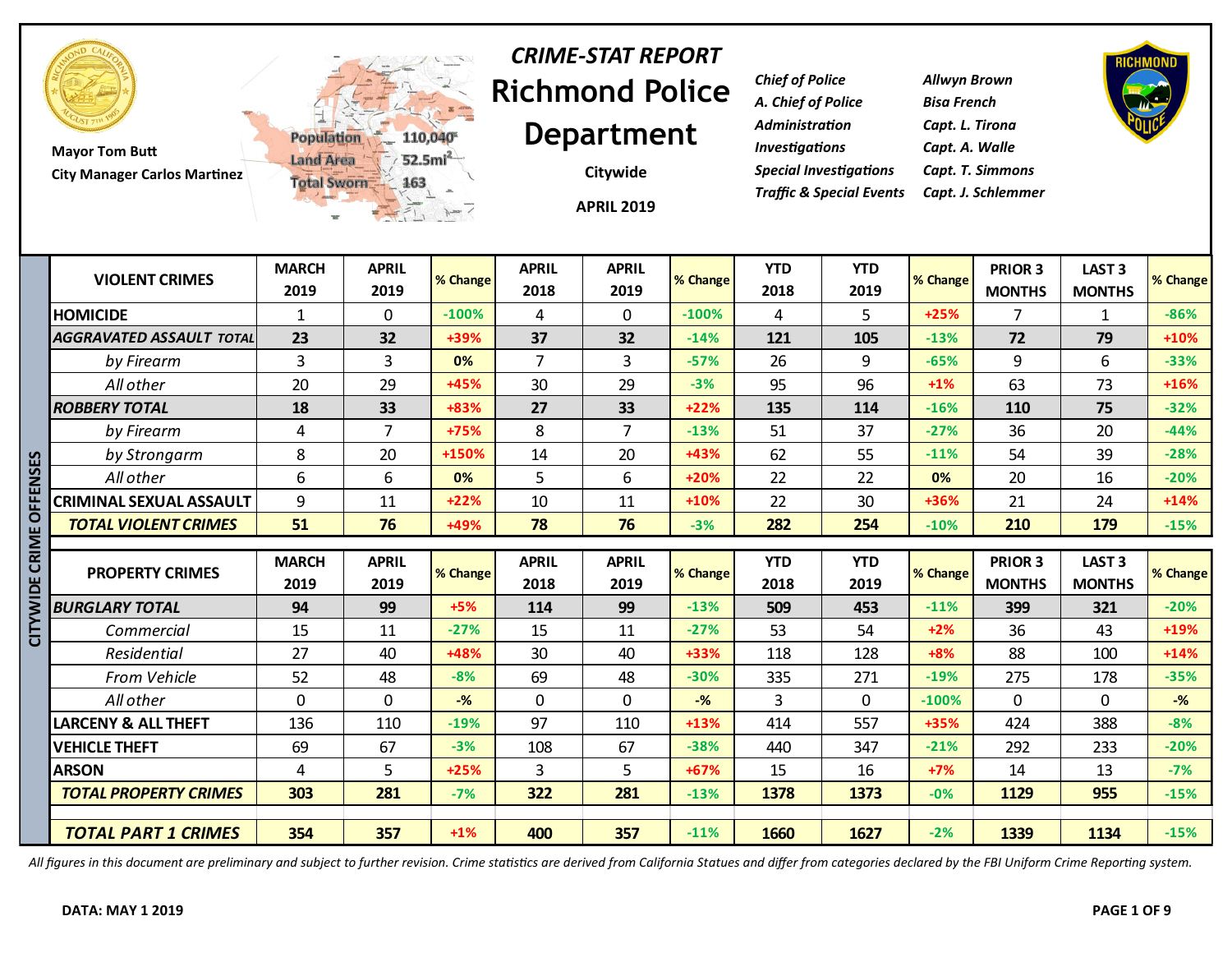

**Mayor Tom Butt City Manager Carlos Martinez**



#### **Richmond Police Department** *CRIME-STAT REPORT*

**Citywide CFS REPORTS**

**APRIL 2019**

| <b>Administration</b>                          | Lt. T. Gray        |
|------------------------------------------------|--------------------|
| <b>Chief of Staff</b>                          | Lt. M. Stonebraker |
| <b>Traffic &amp; Special Events</b> Lt. F. Tan |                    |
| <b>Communications</b>                          | M. Schlemmer       |
| <b>Records</b>                                 | K. Carzoli         |
| <b>Information Technology</b> E. Tam           |                    |

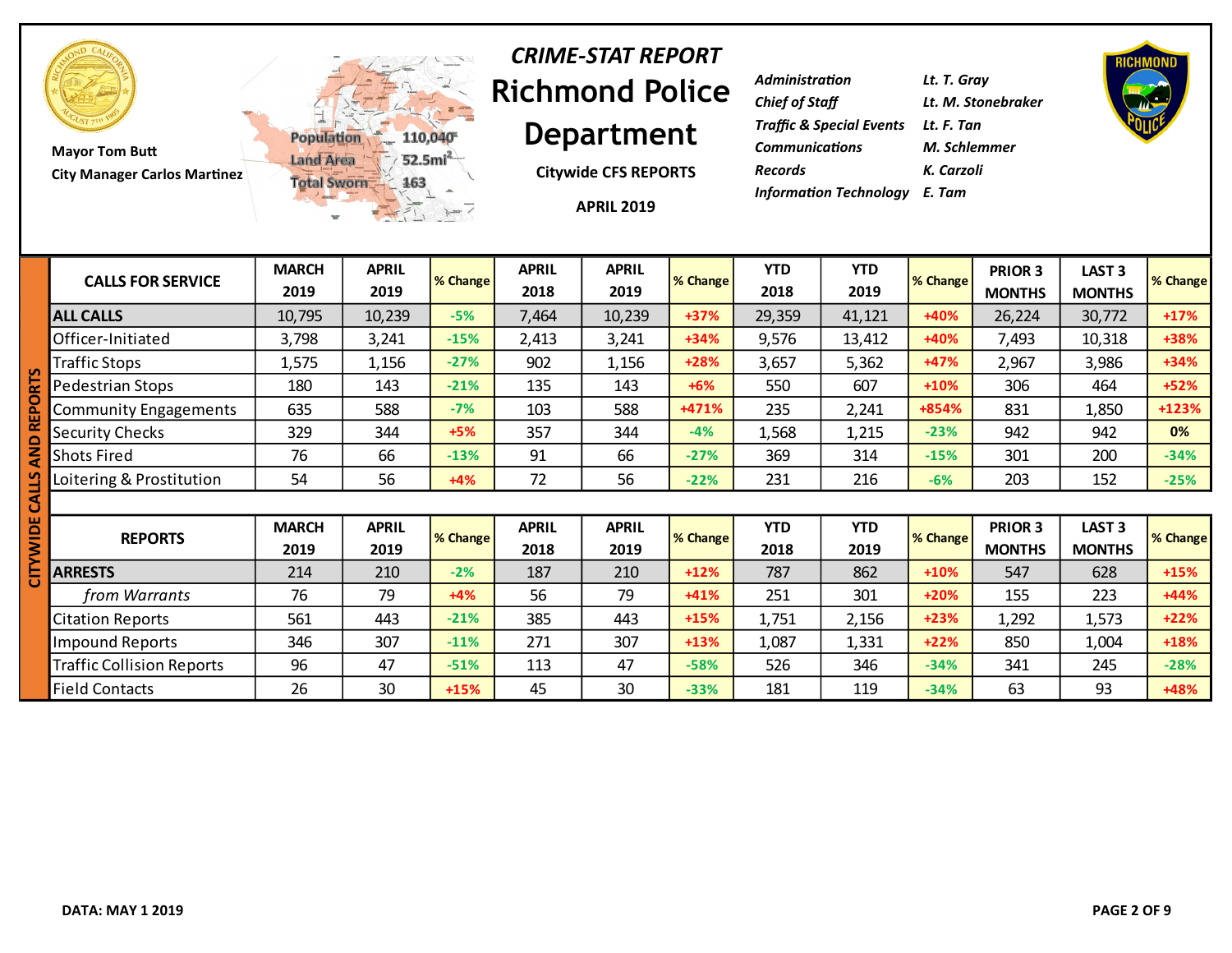

# **Richmond Police**  *CRIME-STAT REPORT*

**Department**

**YEAR OVER YEAR STATS**

**APRIL 2019**

| CIB                     | Lt. E. Barragan |
|-------------------------|-----------------|
| SIB                     | Lt. E. Smith    |
| <b>BRAVO Unit</b>       | Sgt. J. Lopez   |
| SRO Unit                | Sat. L. Parker  |
| PR&T                    | Sat. E. Loucas  |
| <b>Crime Prevention</b> | M. Milam        |
|                         |                 |



|                  |                                     | <b>CITYWIDE</b> |                 |          | <b>SOUTHERN</b> |                |          | <b>CENTRAL</b>  |                |          | <b>NORTHERN</b> |                |          |
|------------------|-------------------------------------|-----------------|-----------------|----------|-----------------|----------------|----------|-----------------|----------------|----------|-----------------|----------------|----------|
|                  | <b>VIOLENT CRIMES</b>               | YOY             | YOY             | % Change | YOY             | <b>YOY</b>     | % Change | <b>YOY</b>      | YOY            | % Change | YOY             | <b>YOY</b>     | % Change |
|                  |                                     | <b>PREVIOUS</b> | <b>PRESENT</b>  |          | <b>PREVIOUS</b> | <b>PRESENT</b> |          | <b>PREVIOUS</b> | <b>PRESENT</b> |          | <b>PREVIOUS</b> | <b>PRESENT</b> |          |
|                  | <b>HOMICIDE</b>                     | 14              | 19              | +36%     | 8               | 6              | $-25%$   | $\overline{3}$  | 8              | +167%    | $\overline{4}$  | 6              | +50%     |
|                  | <b>AGGRAVATED ASSAULT TOTAL</b>     | 385             | 329             | $-15%$   | 123             | 96             | $-22%$   | 145             | 126            | $-13%$   | 115             | 97             | $-16%$   |
|                  | by Firearm                          | 87              | 49              | $-44%$   | 26              | 16             | $-38%$   | 40              | 22             | $-45%$   | 20              | 11             | $-45%$   |
|                  | All other                           | 298             | 280             | $-6%$    | 97              | 80             | $-18%$   | 105             | 104            | $-1%$    | 95              | 86             | $-9%$    |
|                  | <b>ROBBERY TOTAL</b>                | 448             | 388             | $-13%$   | 104             | 107            | $+3%$    | 150             | 134            | $-11%$   | 192             | 147            | $-23%$   |
|                  | by Firearm                          | 147             | 123             | $-16%$   | 53              | 48             | $-9%$    | 36              | 28             | $-22%$   | 58              | 48             | $-17%$   |
|                  | by Strongarm                        | 240             | 213             | $-11%$   | 44              | 48             | $+9%$    | 93              | 80             | $-14%$   | 103             | 85             | $-17%$   |
|                  | All other                           | 61              | 52              | $-15%$   | $\overline{7}$  | 11             | +57%     | 21              | 26             | $+24%$   | 31              | 14             | $-55%$   |
|                  | CRIMINAL SEXUAL ASSAULT             | 75              | 85              | $+13%$   | 19              | 30             | +58%     | 29              | 25             | $-14%$   | 20              | 23             | $+15%$   |
| MEASUREMENTS     | <b>TOTAL VIOLENT CRIMES</b>         | 922             | 821             | $-11%$   | 254             | 239            | $-6%$    | 327             | 293            | $-10%$   | 331             | 273            | $-18%$   |
|                  |                                     | <b>YOY</b>      | YOY             |          | <b>YOY</b>      | <b>YOY</b>     |          | <b>YOY</b>      | YOY            |          | YOY             | <b>YOY</b>     |          |
|                  | <b>PROPERTY CRIMES</b>              |                 |                 | % Change |                 |                | % Change |                 |                | % Change |                 |                | % Change |
|                  |                                     |                 |                 |          |                 |                |          |                 |                |          |                 |                |          |
|                  |                                     | <b>PREVIOUS</b> | <b>PRESENT</b>  | $-7%$    | <b>PREVIOUS</b> | <b>PRESENT</b> | $-14%$   | <b>PREVIOUS</b> | <b>PRESENT</b> | $-20%$   | <b>PREVIOUS</b> | <b>PRESENT</b> | $+4%$    |
| <b>OVER YEAR</b> | <b>BURGLARY TOTAL</b><br>Commercial | 1,669<br>157    | 1,554<br>160    | $+2%$    | 633<br>69       | 547<br>66      | $-4%$    | 237<br>10       | 190<br>20      | +100%    | 775<br>76       | 806<br>71      | $-7%$    |
|                  | Residential                         | 375             | 380             | $+1%$    | 124             | 139            | $+12%$   | 69              | 59             | $-14%$   | 184             | 177            | $-4%$    |
| <b>YEAR</b>      | From Vehicle                        | 1,121           | 1,009           | $-10%$   | 437             | 338            | $-23%$   | 154             | 111            | $-28%$   | 515             | 557            | $+8%$    |
|                  | All other                           | 16              | $5\overline{)}$ | $-69%$   | $\overline{3}$  | $\overline{4}$ | +33%     | $\overline{4}$  | $\overline{0}$ | $-100%$  | $\mathbf{0}$    | $\mathbf{1}$   | $-$ %    |
|                  | <b>LARCENY &amp; ALL THEFT</b>      | 1,327           | 1,494           | $+13%$   | 423             | 447            | $+6%$    | 262             | 289            | $+10%$   | 377             | 722            | +92%     |
|                  | <b>VEHICLE THEFT</b>                | 1,189           | 1,118           | $-6%$    | 359             | 298            | $-17%$   | 378             | 294            | $-22%$   | 432             | 506            | $+17%$   |
|                  | <b>ARSON</b>                        | 48              | 56              | $+17%$   | 11              | 20             | +82%     | 23              | 25             | $+9%$    | 11              | 11             | 0%       |
|                  | <b>TOTAL PROPERTY CRIMES</b>        | 4,233           | 4,222           | $-0%$    | 1,426           | 1,312          | $-8%$    | 900             | 798            | $-11%$   | 1,595           | 2,045          | $+28%$   |
|                  |                                     |                 |                 |          |                 |                |          |                 |                |          |                 |                |          |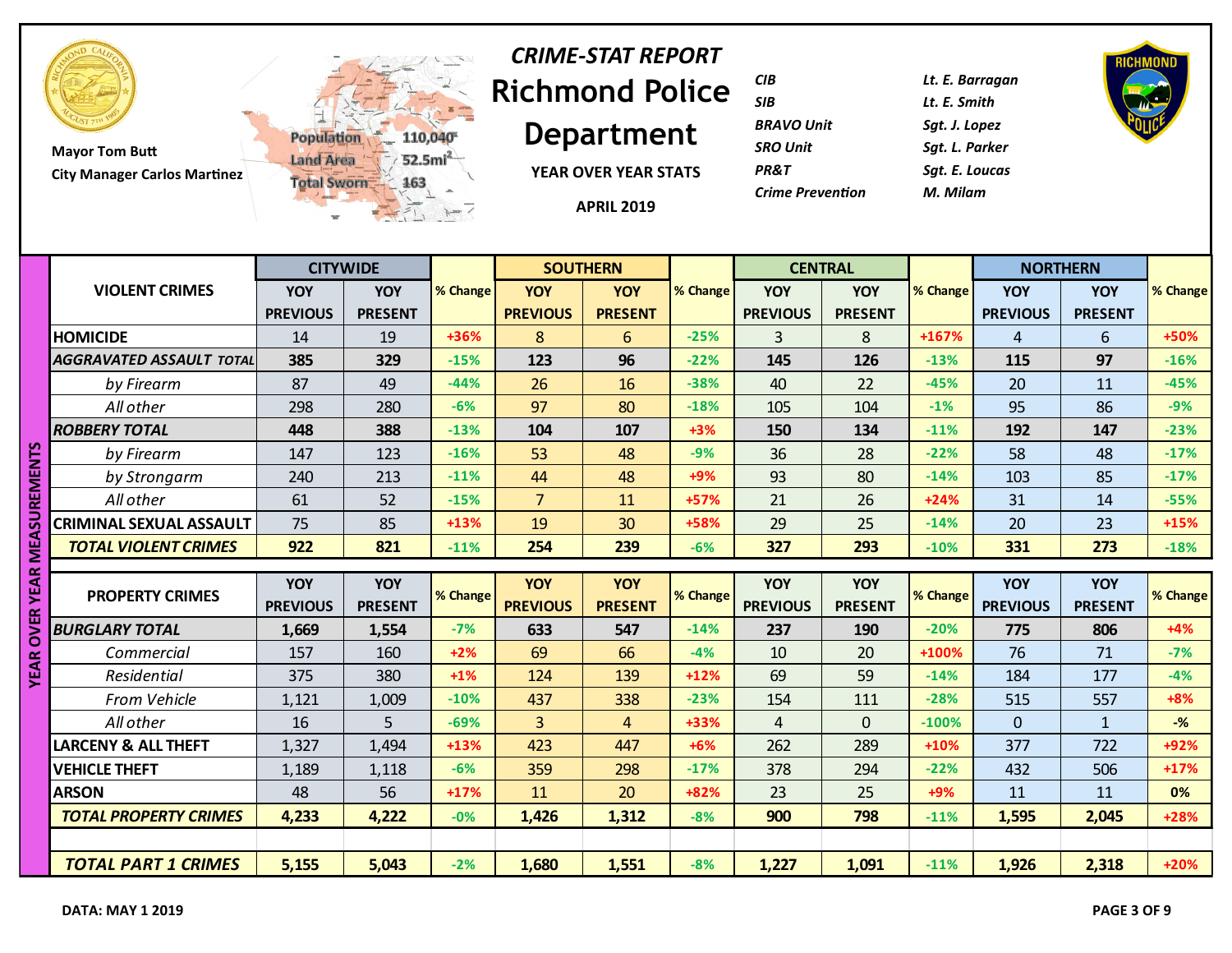

### **Richmond Police Department** *CRIME-STAT REPORT*

**Southern District CASES**

**APRIL 2019**



*Capt. T. Simmons Lt. B. Gard*

|        | <b>VIOLENT CRIMES</b>           | <b>MARCH</b><br>2019    | <b>APRIL</b><br>2019 | % Change | <b>APRIL</b><br>2018 | <b>APRIL</b><br>2019 | % Change       | <b>YTD</b><br>2018 | <b>YTD</b><br>2019 | % Change | PRIOR 3<br><b>MONTHS</b> | <b>LAST 3</b><br><b>MONTHS</b> | % Change |
|--------|---------------------------------|-------------------------|----------------------|----------|----------------------|----------------------|----------------|--------------------|--------------------|----------|--------------------------|--------------------------------|----------|
|        | <b>HOMICIDE</b>                 | $\mathbf 0$             | $\mathbf{0}$         | $-%$     | 4                    | $\mathbf{0}$         | $-100%$        | 4                  | 3                  | $-25%$   | 4                        | $\mathbf 0$                    | $-100%$  |
|        | <b>AGGRAVATED ASSAULT TOTAL</b> | $\overline{\mathbf{3}}$ | $\overline{2}$       | $-33%$   | 13                   | $2^{1}$              | $-85%$         | 37                 | 26                 | $-30%$   | 29                       | 12                             | $-59%$   |
|        | by Firearm                      | $\mathbf{0}$            | $\mathbf{1}$         | $-$ %    | 4                    | $\mathbf{1}$         | $-75%$         | 8                  | 4                  | $-50%$   | 6                        | $\mathbf{1}$                   | $-83%$   |
|        | All other                       | 3                       | $\mathbf{1}$         | $-67%$   | 9                    | $\mathbf{1}$         | $-89%$         | 29                 | 22                 | $-24%$   | 23                       | 11                             | $-52%$   |
| m      | <b>ROBBERY TOTAL</b>            | 5                       | $\overline{4}$       | $-20%$   | $\overline{2}$       | 4                    | +100%          | 35                 | 29                 | $-17%$   | 37                       | 14                             | $-62%$   |
| ≧<br>द | by Firearm                      | $\mathbf{1}$            | $\overline{2}$       | +100%    | 1                    | $\overline{2}$       | +100%          | 16                 | 13                 | $-19%$   | 15                       | 6                              | $-60%$   |
|        | by Strongarm                    | $\overline{2}$          | $\overline{2}$       | 0%       | $\mathbf{1}$         | $\overline{2}$       | +100%          | 17                 | 10                 | $-41%$   | 14                       | 5                              | $-64%$   |
|        | All other                       | $\overline{2}$          | $\mathbf 0$          | $-100%$  | $\mathbf 0$          | 0                    | $-$ %          | $\overline{2}$     | 6                  | $+200%$  | 8                        | 3                              | $-63%$   |
|        | <b>CRIMINAL SEXUAL ASSAULT</b>  | 4                       | $\overline{3}$       | $-25%$   | 6                    | 3                    | $-50%$         | 8                  | 11                 | +38%     | $\overline{7}$           | $\overline{7}$                 | 0%       |
|        | <b>TOTAL VIOLENT CRIMES</b>     | 12                      | 9                    | $-25%$   | 25                   | 9                    | $-64%$         | 84                 | 69                 | $-18%$   | 77                       | 33                             | $-57%$   |
|        |                                 |                         |                      |          |                      |                      |                |                    |                    |          |                          |                                |          |
|        |                                 |                         |                      |          |                      |                      |                |                    |                    |          |                          |                                |          |
|        | <b>PROPERTY CRIMES</b>          | <b>MARCH</b>            | <b>APRIL</b>         | % Change | <b>APRIL</b>         | <b>APRIL</b>         | % Change       | <b>YTD</b>         | <b>YTD</b>         | % Change | <b>PRIOR 3</b>           | LAST <sub>3</sub>              | % Change |
| ē      |                                 | 2019                    | 2019                 |          | 2018                 | 2019                 |                | 2018               | 2019               |          | <b>MONTHS</b>            | <b>MONTHS</b>                  |          |
|        | <b>BURGLARY TOTAL</b>           | 26                      | 34                   | $+31%$   | 50                   | 34                   | $-32%$         | 203                | 171                | $-16%$   | 168                      | 106                            | $-37%$   |
| ౾      | Commercial                      | 5                       | 5                    | 0%       | 13                   | 5                    | $-62%$         | 23                 | 22                 | $-4%$    | 13                       | 17                             | +31%     |
|        | Residential                     | 5                       | 9                    | +80%     | 15                   | 9                    | $-40%$         | 51                 | 37                 | $-27%$   | 32                       | 27                             | $-16%$   |
| 2      | From Vehicle                    | 16                      | 20                   | $+25%$   | 22                   | 20                   | $-9%$          | 126                | 112                | $-11%$   | 123                      | 62                             | $-50%$   |
|        | All other                       | $\mathbf 0$             | $\mathbf 0$          | $-$ %    | $\mathbf 0$          | $\mathbf 0$          | $-$ %          | 3                  | 0                  | $-100%$  | $\mathbf 0$              | $\mathbf 0$                    | $-%$     |
|        | <b>LARCENY &amp; ALL THEFT</b>  | 38                      | 35                   | $-8%$    | 40                   | 35                   | $-13%$         | 151                | 150                | $-1%$    | 110                      | 111                            | $+1%$    |
|        | <b>VEHICLE THEFT</b>            | 18                      | 10                   | $-44%$   | 38                   | 10                   | $-74%$         | 139                | 76                 | $-45%$   | 72                       | 51                             | $-29%$   |
|        | <b>ARSON</b>                    | $\mathbf 0$             | $\mathbf{1}$         | $-$ %    | $\mathbf 0$          | 1                    | $-\frac{9}{6}$ | 3                  | 5                  | $+67%$   | 6                        | 3                              | $-50%$   |
|        | <b>TOTAL PROPERTY CRIMES</b>    | 82                      | 80                   | $-2%$    | 128                  | 80                   | $-38%$         | 496                | 402                | $-19%$   | 356                      | 271                            | $-24%$   |
|        |                                 |                         |                      |          |                      |                      |                |                    |                    |          |                          |                                |          |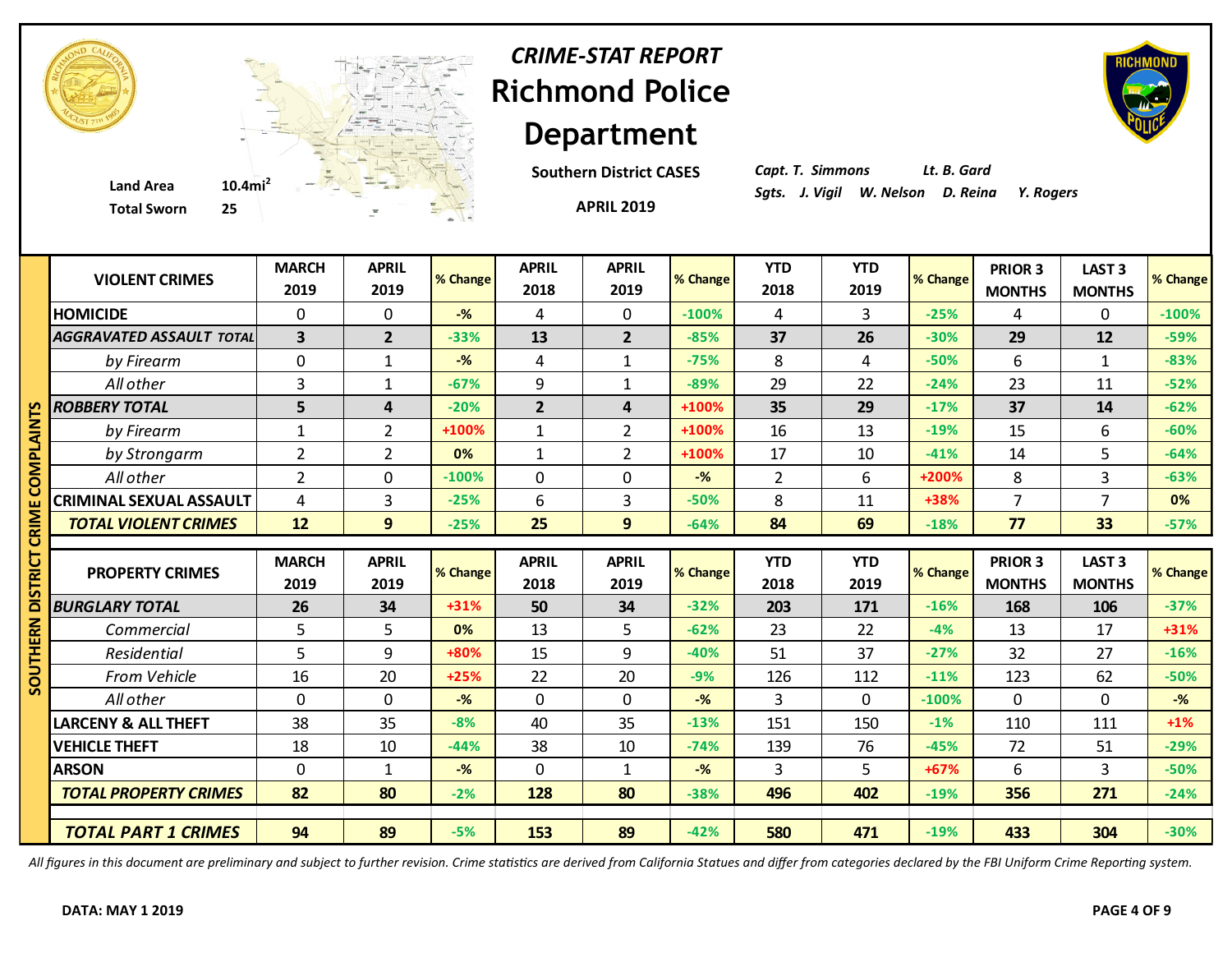

### **Richmond Police Department** *CRIME-STAT REPORT*

**Southern District CFS**

*Capt. T. Simmons Lt. B. Gard*

|   | <b>CALLS FOR SERVICE</b>         | <b>MARCH</b><br>2019 | <b>APRIL</b><br>2019 | % Change | <b>APRIL</b><br>2018 | <b>APRIL</b><br>2019 | % Change | <b>YTD</b><br>2018 | <b>YTD</b><br>2019 | % Change | PRIOR 3<br><b>MONTHS</b>        | LAST <sub>3</sub><br><b>MONTHS</b> | % Change |
|---|----------------------------------|----------------------|----------------------|----------|----------------------|----------------------|----------|--------------------|--------------------|----------|---------------------------------|------------------------------------|----------|
|   | <b>ALL CALLS</b>                 | 3,600                | 3,277                | $-9%$    | 2,292                | 3,277                | $+43%$   | 9,055              | 13,614             | +50%     | 8,095                           | 10,200                             | $+26%$   |
|   | Officer-Initiated                | 1,464                | 1,193                | $-19%$   | 788                  | 1,193                | $+51%$   | 3,146              | 5,169              | $+64%$   | 2,515                           | 4,007                              | +59%     |
|   | <b>Traffic Stops</b>             | 561                  | 402                  | $-28%$   | 274                  | 402                  | $+47%$   | 1,191              | 1,875              | $+57%$   | 955                             | 1,407                              | +47%     |
|   | Pedestrian Stops                 | 40                   | 33                   | $-18%$   | 32                   | 33                   | $+3%$    | 120                | 147                | $+23%$   | 59                              | 115                                | +95%     |
|   | <b>Community Engagements</b>     | 343                  | 277                  | $-19%$   | 52                   | 277                  | +433%    | 102                | 1,184              | +1061%   | 341                             | 996                                | +192%    |
|   | <b>Security Checks</b>           | 117                  | 102                  | $-13%$   | 125                  | 102                  | $-18%$   | 579                | 402                | $-31%$   | 257                             | 312                                | $+21%$   |
|   | <b>Shots Fired</b>               | 20                   | 16                   | $-20%$   | 32                   | 16                   | $-50%$   | 113                | 91                 | $-19%$   | 98                              | 52                                 | $-47%$   |
|   | Loitering & Prostitution         | 7                    | 5                    | $-29%$   | 13                   | 5                    | $-62%$   | 43                 | 28                 | $-35%$   | 26                              | 17                                 | $-35%$   |
| œ |                                  |                      |                      |          |                      |                      |          |                    |                    |          |                                 |                                    |          |
|   | <b>REPORTS</b>                   | <b>MARCH</b><br>2019 | <b>APRIL</b><br>2019 | % Change | <b>APRIL</b><br>2018 | <b>APRIL</b><br>2019 | % Change | <b>YTD</b><br>2018 | <b>YTD</b><br>2019 | % Change | <b>PRIOR 3</b><br><b>MONTHS</b> | LAST <sub>3</sub><br><b>MONTHS</b> | % Change |
|   | <b>ARRESTS</b>                   | 66                   | 69                   | $+5%$    | 51                   | 69                   | $+35%$   | 244                | 296                | $+21%$   | 180                             | 212                                | +18%     |
|   | from Warrants                    | 28                   | 27                   | $-4%$    | 21                   | 27                   | $+29%$   | 95                 | 107                | $+13%$   | 55                              | 81                                 | +47%     |
|   | <b>Citation Reports</b>          | 209                  | 211                  | $+1%$    | 151                  | 211                  | +40%     | 748                | 886                | +18%     | 409                             | 684                                | $+67%$   |
|   | <b>Impound Reports</b>           | 107                  | 100                  | $-7%$    | 96                   | 100                  | $+4%$    | 396                | 471                | +19%     | 293                             | 364                                | $+24%$   |
|   | <b>Traffic Collision Reports</b> | 32                   | 15                   | $-53%$   | 38                   | 15                   | $-61%$   | 142                | 119                | $-16%$   | 116                             | 78                                 | $-33%$   |
|   | <b>Field Contacts</b>            | 9                    | 15                   | $+67%$   | 24                   | 15                   | $-38%$   | 109                | 58                 | $-47%$   | 36                              | 41                                 | $+14%$   |



**APRIL 2019**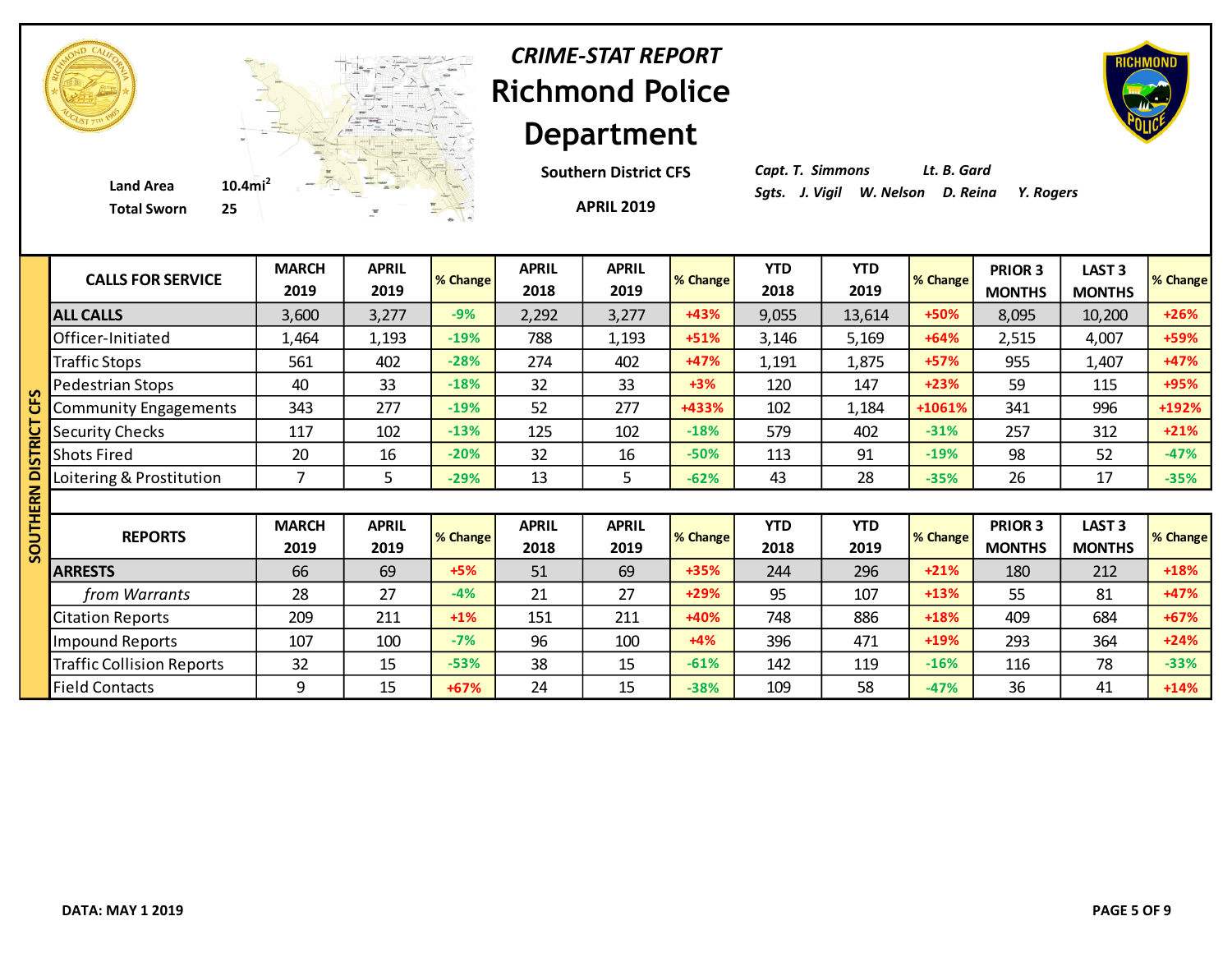| <b>CRIME-STAT REPORT</b> |
|--------------------------|
| <b>Richmond Police</b>   |
| <b>Department</b>        |

**Central District CASES**

**APRIL 2019**

*Capt. J. Schlemmer Lt. T. Mollenbernd*

| <b>VIOLENT CRIMES</b>           | <b>MARCH</b><br>2019 | <b>APRIL</b><br>2019 | % Change       | <b>APRIL</b><br>2018 | <b>APRIL</b><br>2019 | % Change | <b>YTD</b><br>2018 | <b>YTD</b><br>2019 | % Change | <b>PRIOR 3</b><br><b>MONTHS</b> | LAST <sub>3</sub><br><b>MONTHS</b> | % Change       |
|---------------------------------|----------------------|----------------------|----------------|----------------------|----------------------|----------|--------------------|--------------------|----------|---------------------------------|------------------------------------|----------------|
| <b>HOMICIDE</b>                 | $\mathbf{1}$         | $\Omega$             | $-100%$        | $\mathbf 0$          | $\Omega$             | $-$ %    | $\mathbf{0}$       | $\mathbf{1}$       | $-$ %    | $\mathbf 0$                     | $\mathbf{1}$                       | $-$ %          |
| <b>AGGRAVATED ASSAULT TOTAL</b> | 12                   | 14                   | $+17%$         | 10                   | 14                   | +40%     | 49                 | 43                 | $-12%$   | 19                              | 37                                 | +95%           |
| by Firearm                      | $\mathbf{1}$         | $\overline{2}$       | $+100%$        | $\overline{2}$       | $\overline{2}$       | 0%       | 13                 | 3                  | $-77%$   | $\overline{2}$                  | 3                                  | +50%           |
| All other                       | 11                   | 12                   | $+9%$          | 8                    | 12                   | +50%     | 36                 | 40                 | $+11%$   | 17                              | 34                                 | +100%          |
| <b>ROBBERY TOTAL</b>            | 8                    | 14                   | +75%           | 11                   | 14                   | $+27%$   | 35                 | 45                 | $+29%$   | 33                              | 31                                 | $-6%$          |
| by Firearm                      | 1                    | 2                    | +100%          | 3                    | $\overline{2}$       | $-33%$   | 12                 | 11                 | $-8%$    | 9                               | 5                                  | $-44%$         |
| by Strongarm                    | 5                    | 9                    | +80%           | $\overline{7}$       | 9                    | +29%     | 18                 | 24                 | +33%     | 15                              | 19                                 | $+27%$         |
| All other                       | $\overline{2}$       | $\overline{3}$       | +50%           | $\mathbf{1}$         | 3                    | +200%    | 5                  | 10                 | +100%    | 9                               | $\overline{7}$                     | $-22%$         |
| <b>CRIMINAL SEXUAL ASSAULT</b>  | 0                    | 3                    | $-%$           | 3                    | 3                    | 0%       | $\overline{7}$     | 6                  | $-14%$   | 6                               | 5                                  | $-17%$         |
| <b>TOTAL VIOLENT CRIMES</b>     | 21                   | 31                   | +48%           | 24                   | 31                   | +29%     | 91                 | 95                 | $+4%$    | 58                              | 74                                 | $+28%$         |
|                                 |                      |                      |                |                      |                      |          |                    |                    |          |                                 |                                    |                |
|                                 |                      |                      |                |                      |                      |          |                    |                    |          |                                 |                                    |                |
|                                 | <b>MARCH</b>         | <b>APRIL</b>         |                | <b>APRIL</b>         | <b>APRIL</b>         |          | <b>YTD</b>         | <b>YTD</b>         |          | <b>PRIOR 3</b>                  | <b>LAST 3</b>                      |                |
| <b>PROPERTY CRIMES</b>          | 2019                 | 2019                 | % Change       | 2018                 | 2019                 | % Change | 2018               | 2019               | % Change | <b>MONTHS</b>                   | <b>MONTHS</b>                      |                |
| <b>BURGLARY TOTAL</b>           | 13                   | 26                   | $+100%$        | 13                   | 26                   | +100%    | 73                 | 75                 | $+3%$    | 45                              | 60                                 | $+33%$         |
| Commercial                      | 1                    | 4                    | +300%          | $\mathbf 0$          | 4                    | $-$ %    | 5                  | 10                 | +100%    | 4                               | 9                                  | +125%          |
| Residential                     | 6                    | 11                   | +83%           | 6                    | 11                   | +83%     | 22                 | 28                 | $+27%$   | 15                              | 22                                 | $+47%$         |
| From Vehicle                    | 6                    | 11                   | +83%           | $\overline{7}$       | 11                   | +57%     | 46                 | 37                 | $-20%$   | 26                              | 29                                 | $+12%$         |
| All other                       | 0                    | $\mathbf 0$          | $-\frac{9}{6}$ | $\mathbf 0$          | $\mathbf{0}$         | $-$ %    | $\mathbf 0$        | $\mathbf 0$        | $-$ %    | $\mathbf 0$                     | 0                                  | $-\frac{9}{6}$ |
| <b>LARCENY &amp; ALL THEFT</b>  | 23                   | 24                   | $+4%$          | 11                   | 24                   | +118%    | 72                 | 104                | $+44%$   | 91                              | 70                                 | $-23%$         |
| <b>VEHICLE THEFT</b>            | 23                   | 24                   | $+4%$          | 36                   | 24                   | $-33%$   | 165                | 111                | $-33%$   | 64                              | 77                                 | $+20%$         |
| <b>ARSON</b>                    | $\overline{3}$       | 3                    | 0%             | 3                    | 3                    | 0%       | 8                  | $\overline{7}$     | $-13%$   | 4                               | $\overline{7}$                     | $+75%$         |
| <b>TOTAL PROPERTY CRIMES</b>    | 62                   | 77                   | $+24%$         | 63                   | 77                   | $+22%$   | 318                | 297                | $-7%$    | 204                             | 214                                | $+5%$          |
|                                 |                      |                      |                |                      |                      |          |                    |                    |          |                                 |                                    | % Change       |



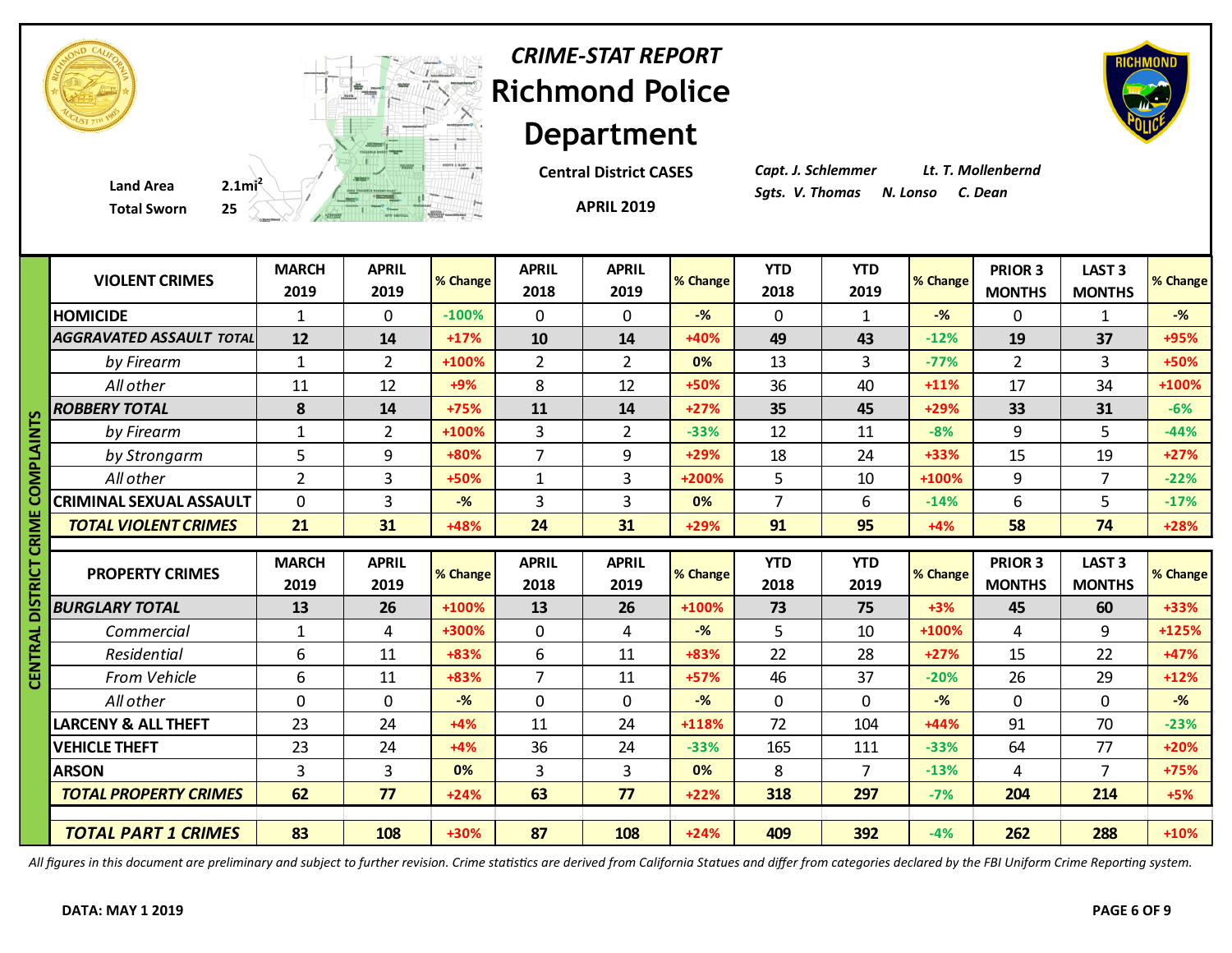| <b>PAGE 7 OF</b> |  |  |
|------------------|--|--|

| Officer-Initiated                | 1,232        | 1,075        | $-13%$   | 578          | 1,075        | +86%     | 2,507      | 4,311      | $+72%$   | 2,205             | 3,397             | $+54%$  |
|----------------------------------|--------------|--------------|----------|--------------|--------------|----------|------------|------------|----------|-------------------|-------------------|---------|
| <b>Traffic Stops</b>             | 623          | 464          | $-26%$   | 330          | 464          | $+41%$   | 1,340      | 2,108      | $+57%$   | 1,160             | 1,648             | $+42%$  |
| Pedestrian Stops                 | 85           | 73           | $-14%$   | 55           | 73           | $+33%$   | 266        | 285        | $+7%$    | 156               | 225               | +44%    |
| <b>Community Engagements</b>     | 131          | 137          | $+5%$    | 18           | 137          | $+661%$  | 44         | 494        | +1023%   | 256               | 400               | +56%    |
| <b>Security Checks</b>           | 60           | 94           | $+57%$   | 65           | 94           | $+45%$   | 314        | 253        | $-19%$   | 233               | 202               | $-13%$  |
| <b>Shots Fired</b>               | 30           | 25           | $-17%$   | 30           | 25           | $-17%$   | 146        | 132        | $-10%$   | 122               | 81                | $-34%$  |
| Loitering & Prostitution         | 15           | 21           | +40%     | 17           | 21           | $+24%$   | 51         | 74         | +45%     | 39                | 50                | +28%    |
|                                  |              |              |          |              |              |          |            |            |          |                   |                   |         |
|                                  | <b>MARCH</b> | <b>APRIL</b> |          | <b>APRIL</b> | <b>APRIL</b> |          | <b>YTD</b> | <b>YTD</b> | % Change | PREV <sub>3</sub> | LAST <sub>3</sub> | % Chang |
| <b>REPORTS</b>                   | 2019         | 2019         | % Change | 2018         | 2019         | % Change | 2018       | 2019       |          | <b>MONTHS</b>     | <b>MONTHS</b>     |         |
| <b>ARRESTS</b>                   | 90           | 82           | $-9%$    | 81           | 82           | $+1%$    | 298        | 328        | $+10%$   | 215               | 247               | $+15%$  |
| from Warrants                    | 32           | 30           | $-6%$    | 26           | 30           | $+15%$   | 112        | 118        | $+5%$    | 64                | 88                | +38%    |
| <b>Citation Reports</b>          | 179          | 123          | $-31%$   | 74           | 123          | +66%     | 376        | 679        | $+81%$   | 402               | 463               | $+15%$  |
| <b>Impound Reports</b>           | 145          | 121          | $-17%$   | 89           | 121          | $+36%$   | 393        | 480        | $+22%$   | 297               | 373               | $+26%$  |
| <b>Traffic Collision Reports</b> | 37           | 14           | $-62%$   | 28           | 14           | $-50%$   | 156        | 105        | $-33%$   | 102               | 84                | $-18%$  |
| <b>Field Contacts</b>            | 8            | 8            | 0%       | 11           | 8            | $-27%$   | 40         | 33         | $-18%$   | 11                | 29                | +164%   |
|                                  |              |              |          |              |              |          |            |            |          |                   |                   |         |

## **Richmond Police Department** *CRIME-STAT REPORT*

**APRIL 2019 Central District CFS**

> **APRIL 2019**

**ALL CALLS** 3,265 3,073 **-6%** 2,156 3,073 **+43%** 8,502 12,077 **+42%** 7,531 9,174 **+22%**

**% Change**

**YTD 2018**

*Capt. J. Schlemmer Lt. T. Mollenbernd* **Example 2.1mi**<sup>2</sup> **Sydicular System Company of the System Company of System C. Dean System C. Dean 25 2.1mi**<sup>2</sup> **25 2.2mi 25 2.2mi 25 2.2mi 25 2.2mi 25 2.2mi 25 2.2mi 25 2.2mi 2.2mi 2.2** 

**% Change PRIOR 3** 

**MONTHS**

**YTD 2019**

**Total Sworn** 

**CALLS FOR SERVICE**

**MARCH 2019**

**APRIL 2019**

**% Change**

**APRIL 2018**



**% Change**

**% Change**

**LAST 3 MONTHS**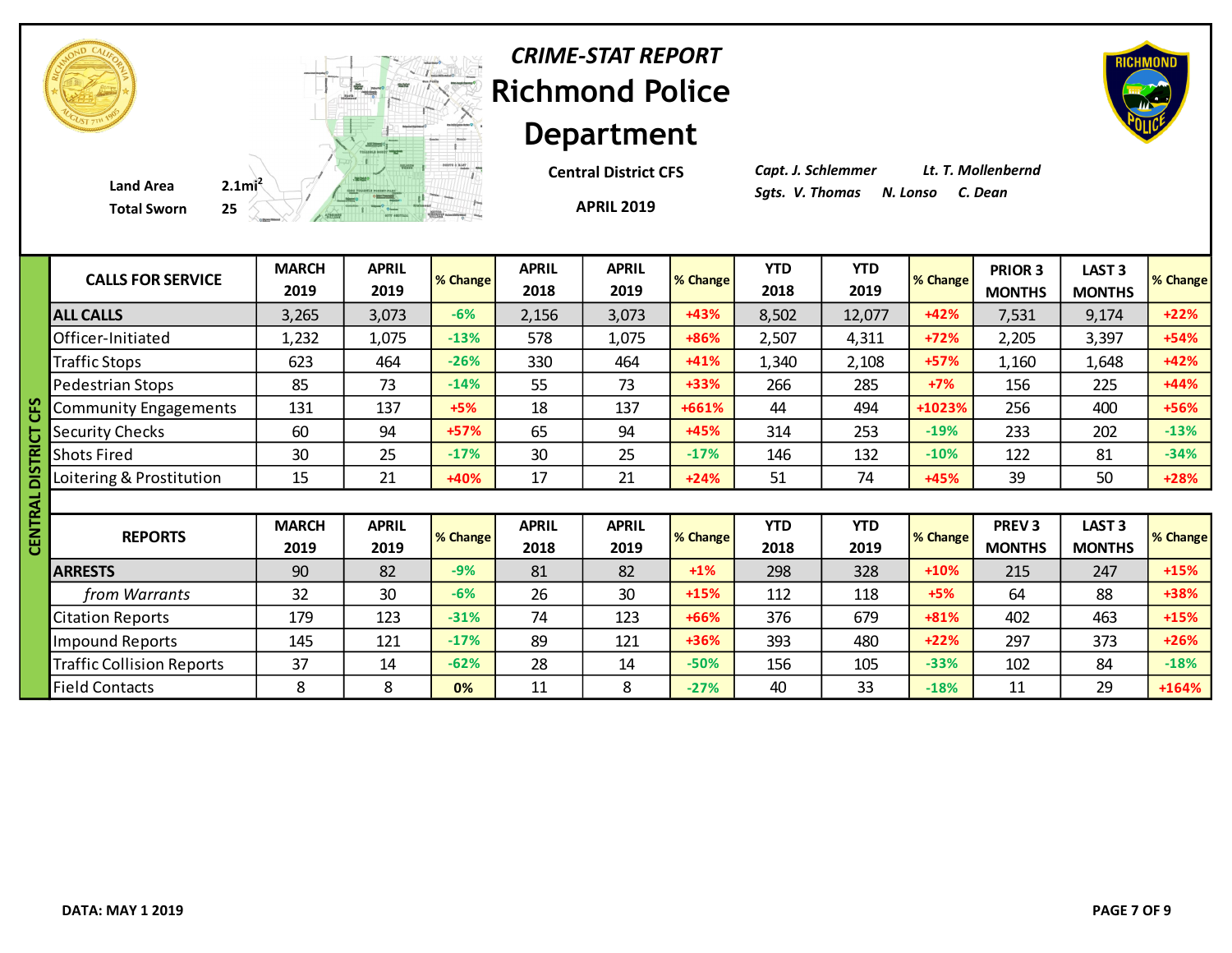



**Total Sworn** 

**Department Northern District CASES**

**APRIL 2019**

*CRIME-STAT REPORT*

*Capt. A. Walle Lt. S. Johanson*

|                 | <b>VIOLENT CRIMES</b>           | <b>MARCH</b><br>2019 | <b>APRIL</b><br>2019 | % Change       | <b>APRIL</b><br>2018 | <b>APRIL</b><br>2019 | % Change | <b>YTD</b><br>2018 | <b>YTD</b><br>2019 | % Change | <b>PRIOR 3</b><br><b>MONTHS</b> | <b>LAST 3</b><br><b>MONTHS</b> | % Change           |
|-----------------|---------------------------------|----------------------|----------------------|----------------|----------------------|----------------------|----------|--------------------|--------------------|----------|---------------------------------|--------------------------------|--------------------|
|                 | <b>HOMICIDE</b>                 | 0                    | 0                    | $-%$           | $\mathbf 0$          | $\Omega$             | $-$ %    | $\mathbf{0}$       | $\mathbf{1}$       | $-%$     | 3                               | $\Omega$                       | $-100%$            |
|                 | <b>AGGRAVATED ASSAULT TOTAL</b> | 8                    | 8                    | 0%             | 13                   | 8                    | $-38%$   | 34                 | 28                 | $-18%$   | 24                              | 22                             | $-8%$              |
|                 | by Firearm                      | $\overline{2}$       | $\mathbf 0$          | $-100%$        | $\mathbf{1}$         | $\overline{0}$       | $-100%$  | 5                  | $\overline{2}$     | $-60%$   | $\mathbf{1}$                    | $\overline{2}$                 | +100%              |
|                 | All other                       | 6                    | 8                    | $+33%$         | 12                   | 8                    | $-33%$   | 29                 | 26                 | $-10%$   | 23                              | 20                             | $-13%$             |
| n               | <b>ROBBERY TOTAL</b>            | 5                    | 15                   | $+200%$        | 14                   | 15                   | $+7%$    | 65                 | 40                 | $-38%$   | 40                              | 30                             | $-25%$             |
|                 | by Firearm                      | 3                    | 3                    | 0%             | 4                    | 3                    | $-25%$   | 23                 | 14                 | $-39%$   | 12                              | 10                             | $-17%$             |
| <b>DIALAIN</b>  | by Strongarm                    | 1                    | 9                    | +800%          | 6                    | 9                    | +50%     | 27                 | 21                 | $-22%$   | 25                              | 15                             | $-40%$             |
|                 | All other                       | $\mathbf{1}$         | 3                    | +200%          | 4                    | 3                    | $-25%$   | 15                 | 5                  | $-67%$   | 3                               | 5                              | $+67%$             |
|                 | <b>CRIMINAL SEXUAL ASSAULT</b>  | $\overline{3}$       | 3                    | 0%             | $\mathbf 0$          | 3                    | $-%$     | 4                  | 9                  | +125%    | 8                               | 8                              | 0%                 |
|                 | <b>TOTAL VIOLENT CRIMES</b>     | 16                   | 26                   | $+63%$         | 27                   | 26                   | $-4%$    | 103                | 78                 | $-24%$   | 75                              | 60                             | $-20%$             |
| ರ               |                                 |                      |                      |                |                      |                      |          |                    |                    |          |                                 |                                |                    |
|                 |                                 |                      |                      |                |                      |                      |          |                    |                    |          |                                 |                                |                    |
| ם<br>≌          | <b>PROPERTY CRIMES</b>          | <b>MARCH</b>         | <b>APRIL</b>         | % Change       | <b>APRIL</b>         | <b>APRIL</b>         | % Change | <b>YTD</b>         | <b>YTD</b>         | % Change | PRIOR 3                         | LAST <sub>3</sub>              |                    |
|                 | <b>BURGLARY TOTAL</b>           | 2019<br>56           | 2019<br>39           | $-30%$         | 2018<br>51           | 2019<br>39           | $-24%$   | 2018<br>233        | 2019<br>196        | $-16%$   | <b>MONTHS</b><br>177            | <b>MONTHS</b><br>153           | $-14%$             |
|                 | Commercial                      | 8                    | $\overline{2}$       | $-75%$         | $\overline{2}$       | $\overline{2}$       | 0%       | 25                 | 19                 | $-24%$   | 18                              | 15                             | $-17%$             |
|                 | Residential                     | 13                   | 20                   | $+54%$         | 9                    | 20                   | $+122%$  | 45                 | 58                 | $+29%$   | 40                              | 47                             | +18%               |
|                 | From Vehicle                    | 35                   | 17                   | $-51%$         | 40                   | 17                   | $-58%$   | 163                | 119                | $-27%$   | 119                             | 91                             | $-24%$             |
| <b>NORTHERN</b> | All other                       | 0                    | $\Omega$             | $-\frac{9}{6}$ | $\mathbf 0$          | $\mathbf{0}$         | $-$ %    | 0                  | $\mathbf 0$        | $-$ %    | $\mathbf 0$                     | 0                              | $-$ %              |
|                 | <b>LARCENY &amp; ALL THEFT</b>  | 68                   | 51                   | $-25%$         | 46                   | 51                   | $+11%$   | 190                | 274                | $+44%$   | 210                             | 189                            | $-10%$             |
|                 | <b>VEHICLE THEFT</b>            | 24                   | 30                   | $+25%$         | 34                   | 30                   | $-12%$   | 134                | 149                | $+11%$   | 155                             | 94                             | $-39%$             |
|                 | <b>ARSON</b>                    | $\mathbf{1}$         | $\mathbf{1}$         | 0%             | $\mathbf 0$          | $\mathbf{1}$         | $-$ %    | 4                  | 4                  | 0%       | 4                               | 3                              | $-25%$             |
|                 | <b>TOTAL PROPERTY CRIMES</b>    | 149                  | 121                  | $-19%$         | 131                  | 121                  | $-8%$    | 561                | 623                | $+11%$   | 546                             | 439                            | $-20%$             |
|                 | <b>TOTAL PART 1 CRIMES</b>      | 165                  | 147                  | $-11%$         | 158                  | 147                  | $-7%$    | 664                | 701                | $+6%$    | 621                             | 499                            | % Change<br>$-20%$ |